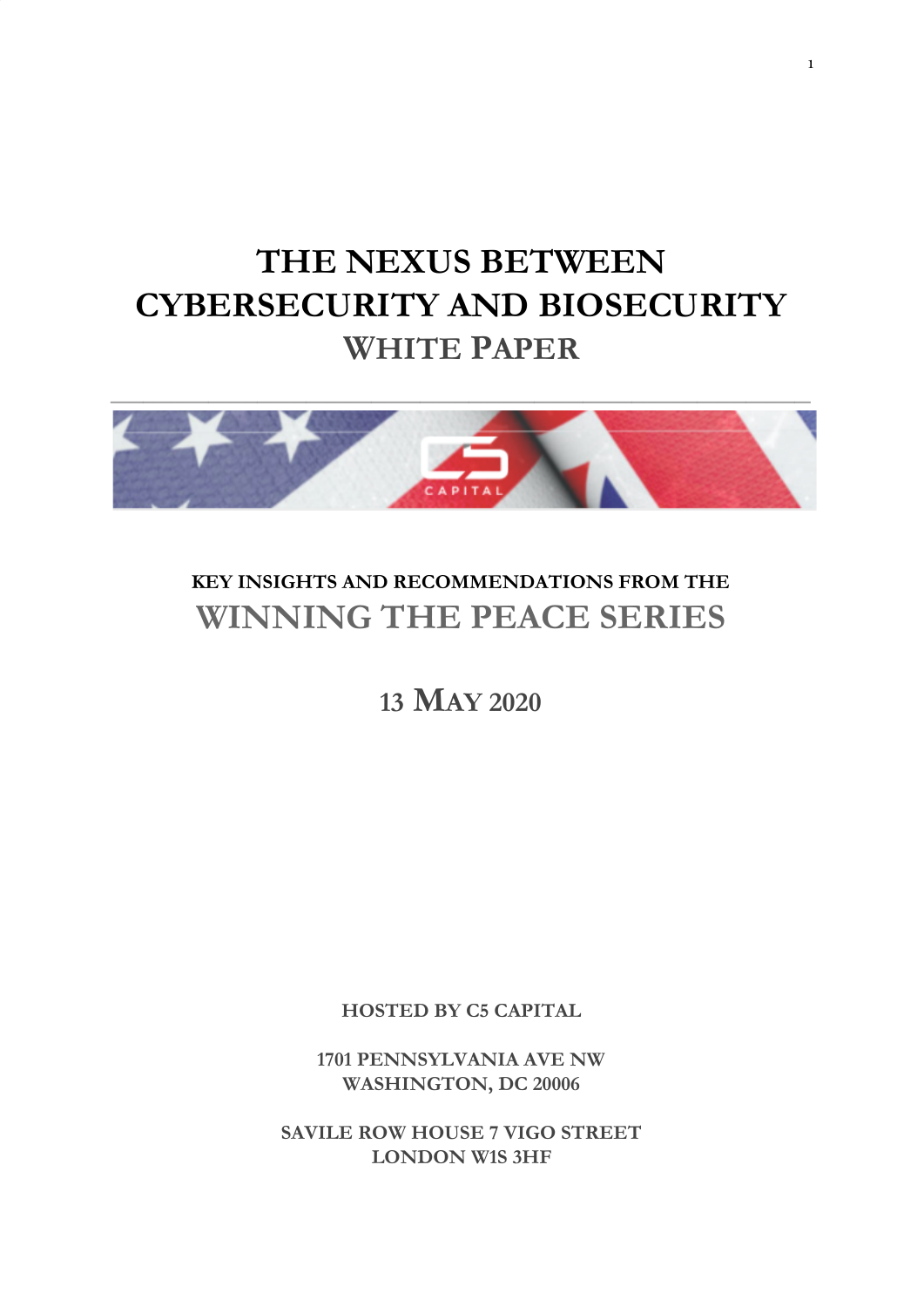This report is based on discussions that took place during the inaugural **Winning the Peace** discussion on Wednesday, May 13th. We virtually convened a talented group of over 80 technologists, military, government and industry leaders, including Gen. Jim Mattis, Bud MacFarlane, Adm. Mike Hewitt, Former Congressman Pat Tiberi, and Gen. Jim Keffer for a strategic discussion on **The Nexus Between Cybersecurity and Biosecurity**. All of our participants share a commitment to the US-UK alliance as a channel for preserving our sovereignty, security and prosperity toward a more resilient future. The event opened with remarks by André Pienaar, Founder and Chief Executive Officer of C5 Capital, sharing his prediction that the biosecurity sector will become as large as the cybersecurity sector in the near future. It was moderated by Sir Graeme Lamb, C5 Operating Partner & Former Director of UK Special Forces, and featured expert panelists Hamish de Bretton-Gordon, OBE RE(V) and Brigham B. Bechtel.

The Winning the Peace series is hosted by C5 Capital, a specialist venture capital firm. Throughout the series, our goal is to convene technologists, military, government and industry leaders to consider pillars of a post Covid-19 world order, rooted in the opportunity we consider for UK and US partnerships. Participant biographies can be found in Appendix 1. The participants were given the opportunity to comment on the draft final report, however its contents may only be attributed to the host rapporteur and do not necessarily represent the views or opinions of any organisation to which the participants belong.

**C5 Capital** is a mission-based venture capital firm investing exclusively in cyber security, artificial intelligence, cloud computing and space technology that advances national security for our country and our allies. C5 combines multiple verticals in its cyber investment strategy, including a substantial focus on the late stage/growth investments, an early stage venture capital accelerator and a broad network of operating partners, skilled in deep tech, to enable solutions to create value. This combination puts C5 in a differentiated class as the premier global firm with this mission-driven purpose. C5 creates its global reach from offices in London and Washington, DC.

© C5 Capital Ltd. 2020.

All rights reserved.

This publication may not be reproduced, stored or transmitted in any form or by any means without the express, advanced written consent of C5 Capital Ltd.

C5 CAPITAL

1701 Pennsylvania Ave NW Washington, DC 20006

Savile Row House 7 Vigo Street London W1S 3HF T: +44 (0) 20 3405 5300 E: enquiries@c5capital.com W: http://c5capital.com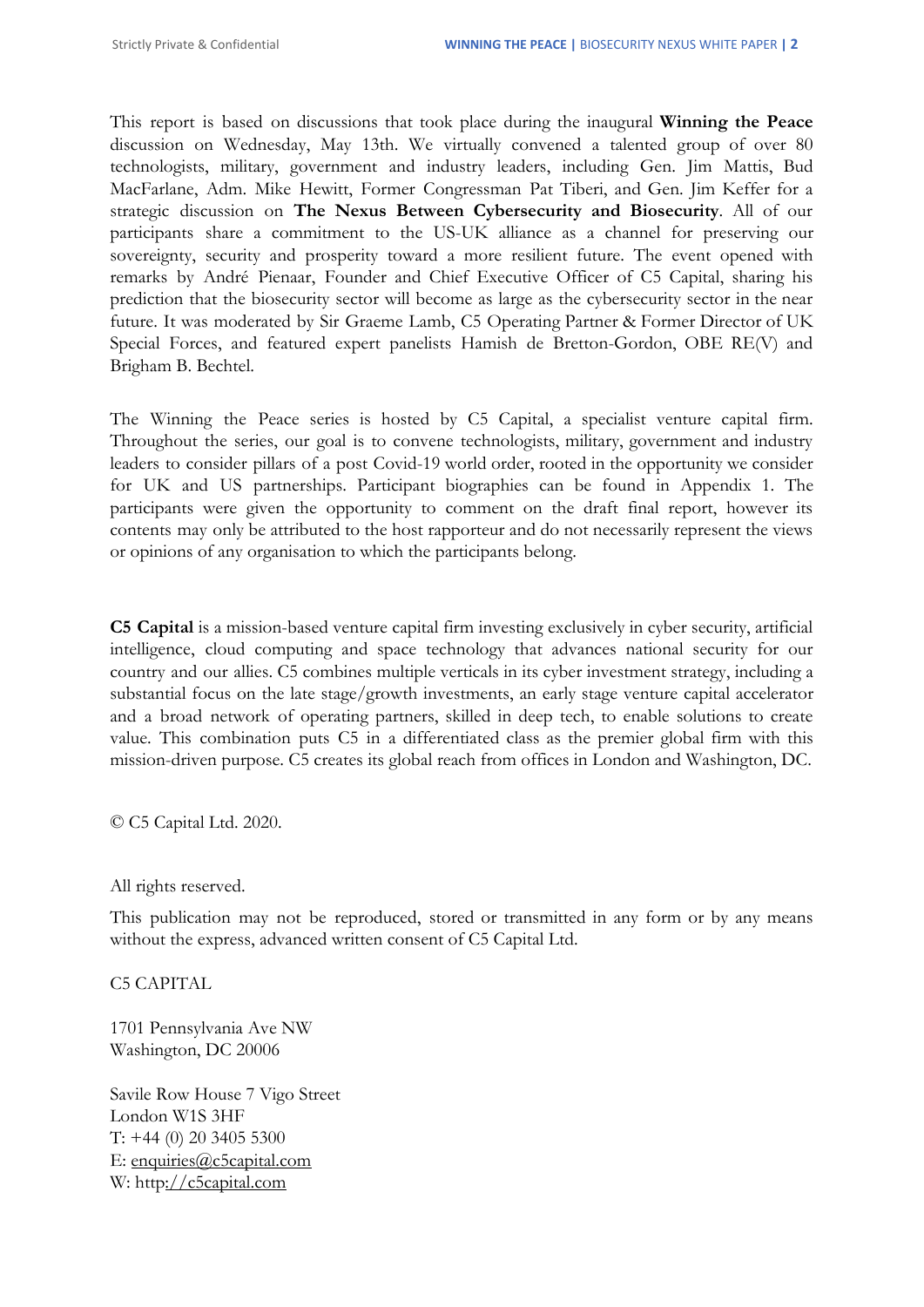## **CONTENTS**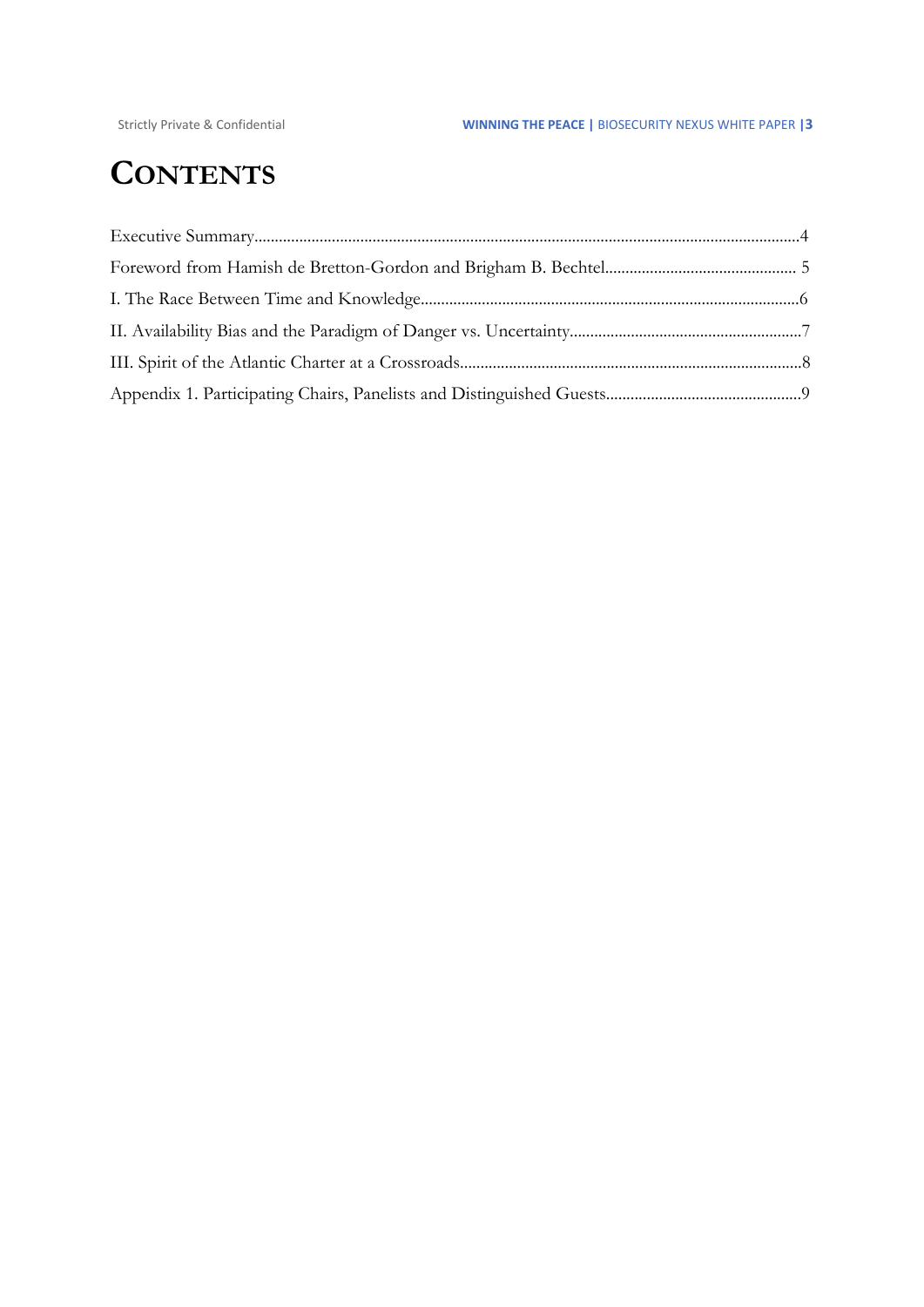## **EXECUTIVE SUMMARY**

Until Covid-19 struck, pandemics and biological terror events were considered unlikely threats on the global scale. Yet today, we see biosecurity as a key global security concern that is cross-cutting with cybersecurity, geopolitical and economic risks. The US and UK must focus today on preparing for the next pandemic or biological terror event to ensure our collective physical and economic resilience. Like any threat, with the appropriate mitigations in place, up front, governments can ensure the required resilience to mitigate potential human and economic costs.

A Covid-19 scale event was hitherto considered to be a 1 in a 100-year event. Across the last century of Spanish Flu, MERS, SARS and EBOLA outbreaks, experts now realise that biological threats should be expected to become more frequent. With global travel norms such that at any given moment, over a half a million people are in the air, we know that infectious disease can traverse the globe in 24 hours. Over the last 30 years, the number of 'Level Four' biological facilities worldwide has grown to 70. These are the facilities where the most dangerous pathogens are being stored and studied. As part of our evolving biosecurity strategy, we should consider trends of increasing global connectivity and viral propagation as signs of a growing threat vector for greater scrutiny.

From a strategic perspective, we should focus our attention on biosecurity strategy from the counter-terrorism angle given that biological weapons have the potential for massive psychological and despiriting impacts on citizens. The fear factor to the public is 10 to 1 relative to that of kinetic attacks. The cornerstone to an effective strategy should also cover preparation of a huge volume of factual information to countervail the tsunami of disinformation and propaganda expected in any biosecurity event.

#### *Mitigation for Resilience*

Ensuring resilience requires a three-pronged approach to address the following:

- **Data** Biosecurity measures will require the collection, sharing, and securing of vast amounts of data. As we use this information to secure our future, the confluence between biosecurity, economic growth and systemic financial stability cannot be understated.
- **Medical Countermeasure (MCM) development** This is the silver bullet. Medical countermeasures (MCMs) are products such as biologics and pharmaceutical drugs that can protect from or treat the effects of a pandemic or biological attack.
- **Domestic production of MCM & PPE** Domestic supply and manufacture is required. We must avoid increasing our reliance on China for PPE and MCM in future.

In order to have an effective biosecurity stance, the US and UK should work together closely as permanent members of the UN Security Council. It is highly likely that China and Russia will veto measures to broaden the Biological Weapons Convention and other controlling protocols. The 'silver bullet' may lie in medical countermeasure development, where these two countries are the world leaders. Increased domestic production of MCM, ventilators, and personal protective equipment (PPE) is essential to avoid outsized reliance on China for critical supplies in future. A shared responsibility between the US and UK to produce critical healthcare inputs may be the most effective way to shore up supply chain security. Strong data governance, ensuring credibility, security and access to shared information, and robust democratic leadership are all essential to delivering a viable and effective biosecurity road map in future.

China has many questions to be answered and must be held to account.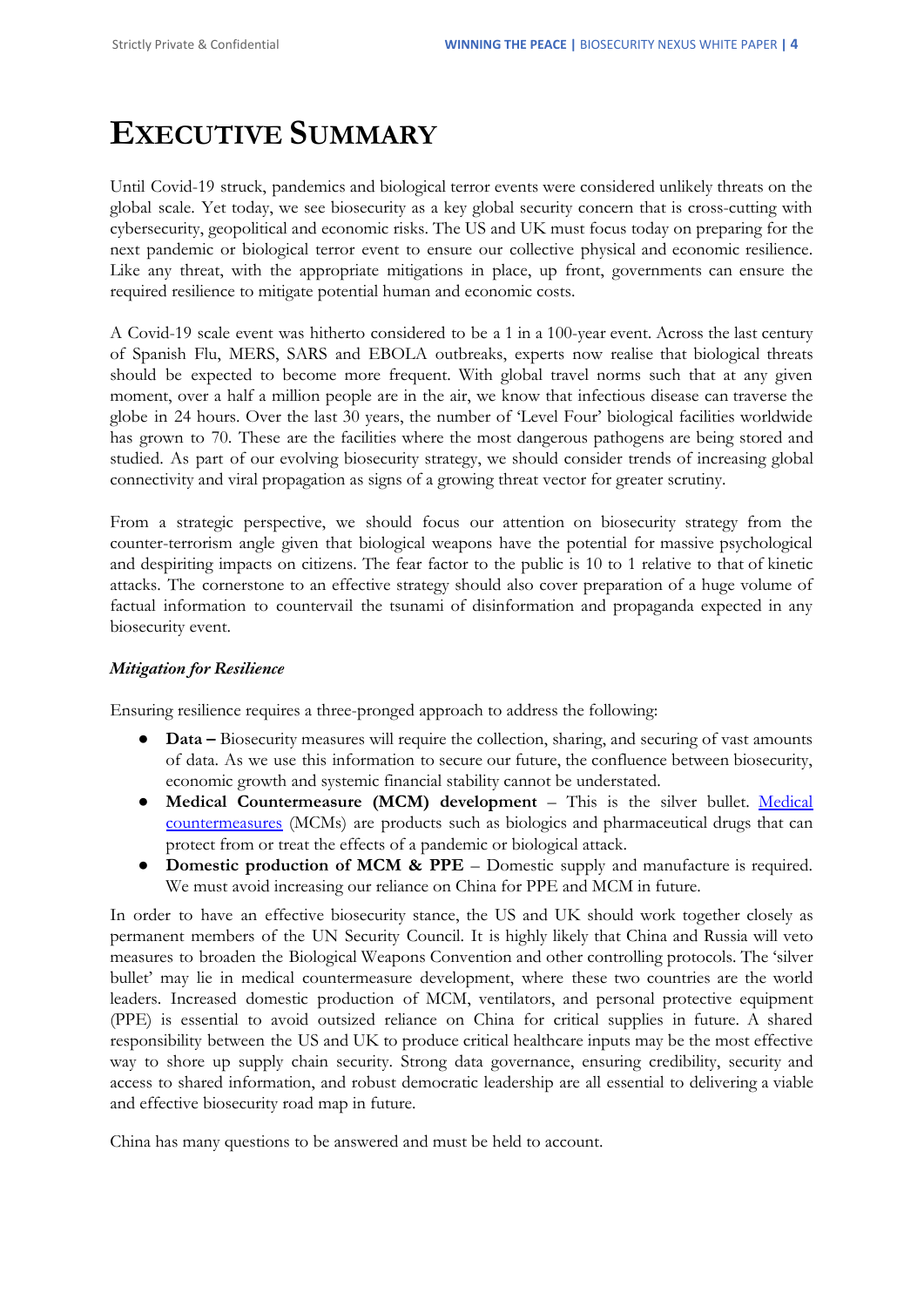### **FOREWORD FROM HAMISH DE BRETTON-GORDON AND BRIGHAM B. BECHTEL**

#### *on Friday, May 15th, 2020*

Biosecurity, as originally conceptualized, was a set of preventive measures designed to reduce the risk of transmission of infectious diseases in crops and livestock, quarantined pests and living modified organisms. From the 1990s, in response to the threat of biological terrorism, biosecurity began encompassing the prevention of the theft of biological materials from research laboratories. The emerging nature of biosecurity threats shows that small-scale risks can propagate rapidly across the globe. Designing effective policy becomes a challenge for there are limitations on time and resources available for analysing threats and estimating the likelihood of their occurrence.

The term biosecurity now includes the management of biological threats to people, industries or environment, and extends to **pandemic diseases** and the threat of **bioterrorism**. The World Health Organisation provided an information note describing biosecurity as a strategic and integrated approach to analysing and managing relevant risks to human, animal and plant life and health and associated risks for the environment.

Advances in technology have meant that many civilian research projects in medicine have the potential to be used in military applications ('dual-use' research) and biosecurity protocols are used to prevent dangerous biological materials from falling into the hands of malevolent parties. Controversial experiments in synthetic biology, including the synthesis of poliovirus from its genetic sequence, and the modification of H5N1 for airborne transmission in mammals, led to calls for tighter controls on the materials and information used to perform similar feats. There are now over 70 level 4 containment facilities worldwide where the most potent pathogens are stored and worked on. This is a massive increase over the last 30 years. We see this prevalence as an Achilles heel that now requires much greater control and oversight, as part of a **global biosecurity defence network.**

As we face an increasingly uncertain future, with renewed awareness of our societies' biological vulnerabilities, we must consider how to strengthen our bio-resilience. This can be achieved through robust investment in healthcare systems, the preservation of biodiversity and mitigation of ecological disruptions. Government investments in social infrastructure to reduce the spread in health indicators across sociological and demographic lines can be powerful tools in this arena. To succeed, all of these measures will require the collection, sharing, and securing of vast amounts of data. As we use this information to secure our future the confluence between biosecurity, economic growth and systemic financial stability cannot be understated.

Thank you for joining us in the conversation.

**Hamish de Bretton-Gordon, OBE RE(V) & Brigham B. Bechtel**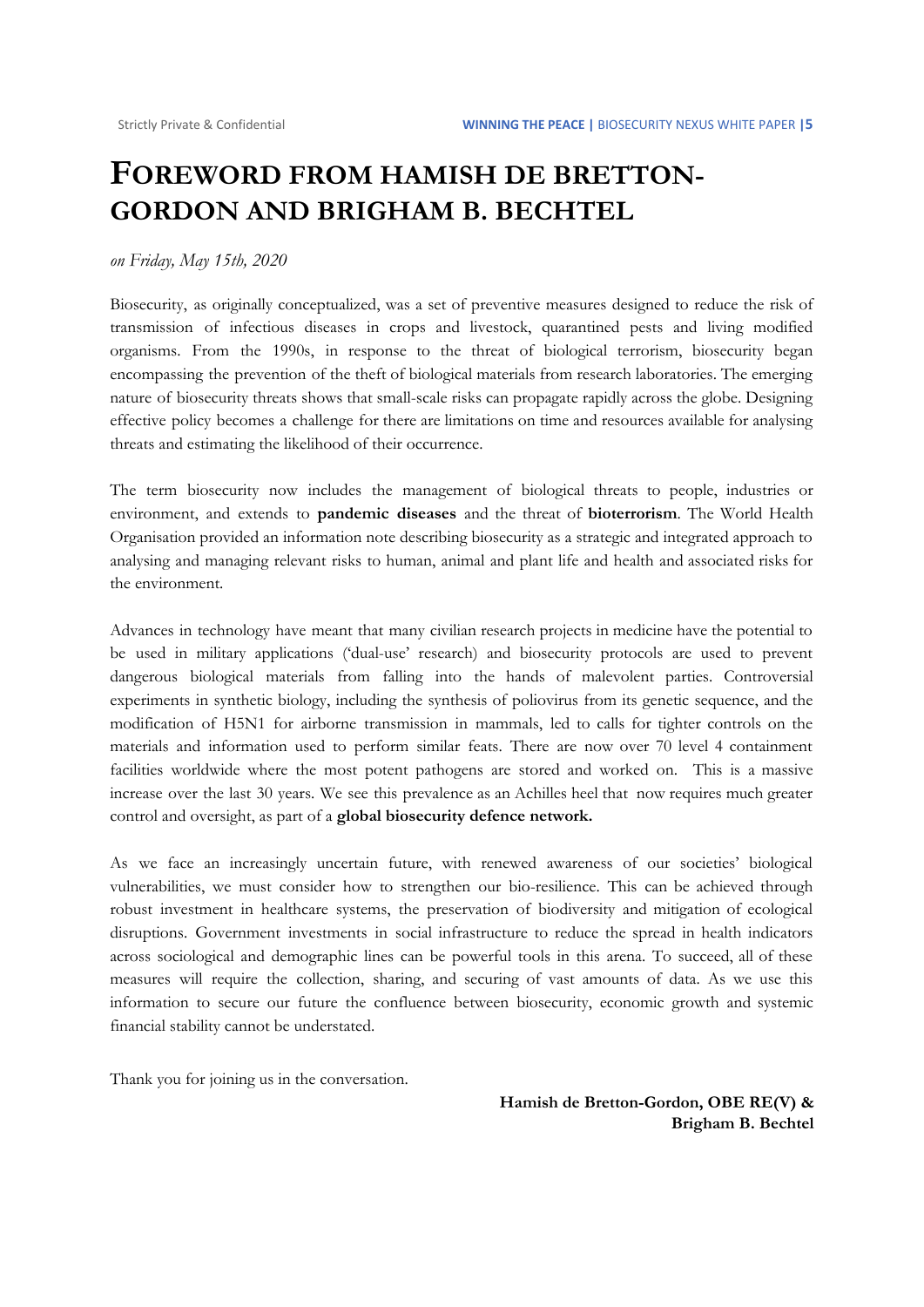# **I. The Race Between Time and Knowledge**

Grappling with the Covid-19 pandemic, we are struck with the human cost of the passage of time, as we *pursue the knowledge necessary to find life-preserving technologies. Time and knowledge cannot be outpaced.* We need to de-code the virus, re-code a vaccine, and contain it through tracking, testing and tracing before we can hope to control it. Each of these endeavors requires massive volumes of data - which must be available, *shared and secure at all times. Data is the bridge between cybersecurity and biosecurity.*

Data systems and pandemics have one thing in common: they never sleep. A satellite 22,000 miles above us can transmit data to our cellphones in nanoseconds. Infectious disease can traverse the globe in 24 hours. How do we see the control and use of data as key to preventing and subsequently managing a pandemic, or biological attack response?

The protection and prevention of manipulation of that data is sacrosanct. Case in point: The loss of at least seven days of data and dis-information following the initial Covid-19 cases identified in Wuhan allowed the virus seven days to spread unchecked, and it did so globally. Countries such as New Zealand with relatively strong data governance were able to leverage early insights from widespread testing data into early, and decisive public policy action. New Zealand thereby significantly reduced the impact of the virus on their population and the prime minister of New Zealand, Jacinda Ardern has since been named Most Effective Leader on the Planet.<sup>1</sup>

As governments and citizens focus an ever increasing share of their attention on Covid-19, we find ourselves in a fog of attention fatigue and anxiety that ultimately amplifies our cyber vulnerability. Hackers approach this fog opportunistically. We have observed a ten-fold increase in cyberattacks such as ransomware against the healthcare sector since March, adding additional threat to already-overburdened hospitals, clinics and research facilities. Similarly, the World Health Organization (WHO) recently warned that over 25,000 email addresses from its organisation and others related to its operations – such as the UK's National Health Service (NHS) and the National Institutes of Health (NIH) in the US – had been compromised.

There are two interlocking trends driving the increased threat. First, as businesses and organisations across the world move more of their operations online and enable remote work, the attack surface widens dramatically. Second, the financial opportunity structures around cyber crime have shifted. The pandemic has created an overnight, multi-billion dollar industry for therapeutics. Cyber criminals, whether state or non state actors, are incentivised to steal intellectual property or halt critical healthcare operations using ransomware to elicit financial gains.

The enablement of mobile tracking, testing and tracing required to contain Covid-19 transmission must address Bluetooth vulnerabilities, employ security technologies such as AI-powered behavioural network analytics, homomorphic encryption, and sound processes to ensure the integrity of observed data.

<sup>&</sup>lt;sup>1</sup> Friedman, Uri (2020), "New Zealand's Prime Minister May Be the Most Effective Leader on the Planet", *The Atlantic*, 19 April.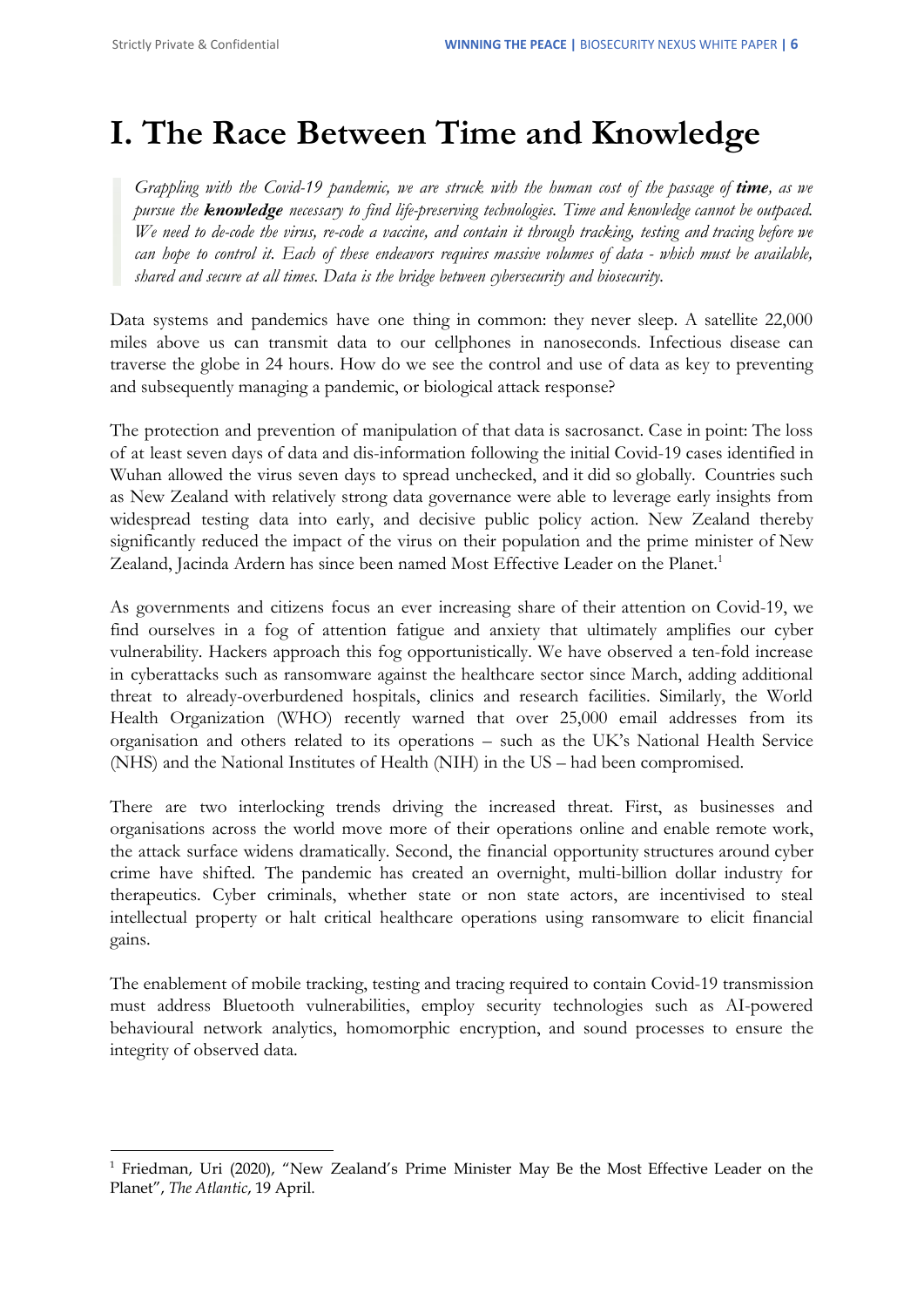## **II. Availability Bias and the Paradigm of Danger vs. Uncertainty**

*Thucydides, a 5th century BC Athenian general in Athens during the outbreak of the plague once wrote, "For the catastrophe was so overwhelming that men, not knowing what would happen next to them, became* indifferent to every rule of religion and of law". This quote brings into sharp relief how dangerous fear is to *social stability. Thomas Schelling, a 20th century American economist and professor of foreign policy,* national security, nuclear strategy once described "the essence of the crisis is its unpredictability. The 'crisis' that involves no risk of things getting out of hand is no crisis — It is the essence of a crisis that the participants are not fully in control of events". This pandemic, while we struggle to understand it, creates the *conditions for 'persistent uncertainty', and uncertainty swells our assessment of the real danger at hand.*

Facts and expertise are under fire. Hamish recalled the site of a barrel bomb impacting a hospital in Aleppo. He implored his colleagues to help rescue victims inside the hospital and storm in. The fear of potentially dangerous nerve agents in the facility paralysed all from action. Hamish recalled that he was taken aback by the impact of fear and the perception of certain danger to paralyse them from action. Their response: We can hide from bombs and bullets, but we can't hide from gas. At the same time, the chances of germ warfare being used on the battlefield are, by any historical measure of incidence - slim.

The paradox is thus: access to full and complete information may prevent fear from perpetuating.

The need for mass reassurance about the uncertain future we face has created a marked increase in media appetites. This leaves our citizens open to the bombardment of misinformation at their doorsteps. Broadly circulated disinformation about the Covid-19 pandemic has engendered huge amounts of fear and public distrust. The willingness for populations to go back outside to public places will depend to a large degree on their perception of the danger, which in turn is based on media diets. Increased government action to combat the spread of dis-information and repeat good information will give people confidence to go back out in public places and normalise economic activity, once shelter in place orders have been lifted.

At times, our governments have a difficult time circulating good information because we must be immutably accurate, and measured. Russia and China are not bound by the same constraints, and may utilise voids created by Western silence to transmute dis-information. Non-democratic nation states play at a relative advantage in the area of dis-information campaigns. All that it takes for an adversary to lead a successful campaign to deflect, disrupt, distract, and destroy our citizens, is their willingness to listen. Dis-information campaigns arising from biological events are a real threat to our democratic societies. Consider the Salisbury nerve agent attack as it served a massive advertisement to global dictators, despots, rogue states and terrorists on the potential impacts gained from chemical attacks. Covid-19 has done the same for the global perception of biological attacks or pandemics.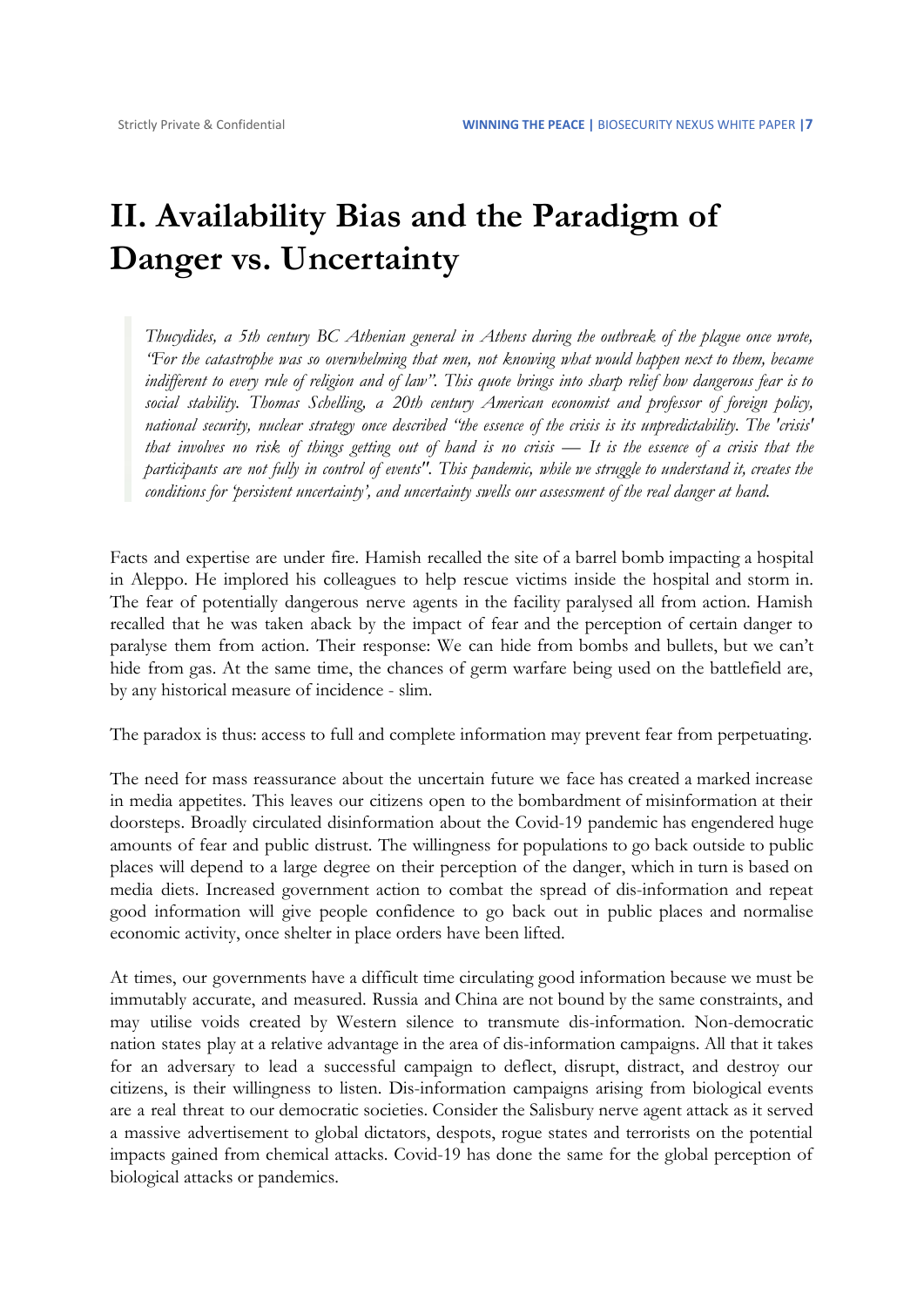# **III. Spirit of the Atlantic Charter at a Crossroads**

The Atlantic Charter was founded on an alliance of a community of nations, of a united belief, of spirit, *interests and common thought symptoms can be dealt with nationally but to address the cause will demand Allies and Alliances of International standing to deal with it, joining forces to face a common enemy.*

As Bill Gates has recently stated, we are in a world war, only all of humanity is on the same side. Effective alliances are built not just out of necessity, but trust. Current global and national politics are not defined by an overabundance of trust, but deal with a lack of mutually trusted institutions, unwillingness to share relevant data and political polarisation of unique proportions. We hold this as evident given that the threat analysis of Covid-19 itself has become a partisan issue around the world, informed to a degree by fake news and political opportunism.

When US and UK governments joined forces, the degree of intelligence and resource-sharing represented a first in modern nation-state history. Rarely before were two nations willing to reveal their capabilities, covert information and strategies to one another, but the common enemy they faced didn't permit politics as usual. One can only imagine the opportunities lost if they spent time blaming each other over failed missions, attempted to out compete one another over military might, or siloed critical intelligence into their respective domains. Enumerating the opportunity costs of nationalism in the context of this pandemic brings us to the realisation of what is truly at stake.

The coronavirus, as a mass threat, is exactly the type of enemy that can be best fought united. Each individual country holds the potential set of data, or insight or research that could be the key in finding the right public policy or even a vaccine. While academic cooperation has remained very strong, political cooperation should be the defining factor to save lives.

The same type of best-practice and data exchange will not only help to overcome the virus, but also define the success of restarting the global economy. How effective any one nation is at halting the spread is no guarantee for overcoming economic pains. While global cooperation is essential to beat Covid-19, it is also key to generating growth, jobs and stability.

It is that very understanding and mentality, that statesmen and women have understood in 1941, that not one nation or one army or one politician would end fascism, but a joint effort of like-minded people, unburdened by trying to win the moment, focused on winning the peace.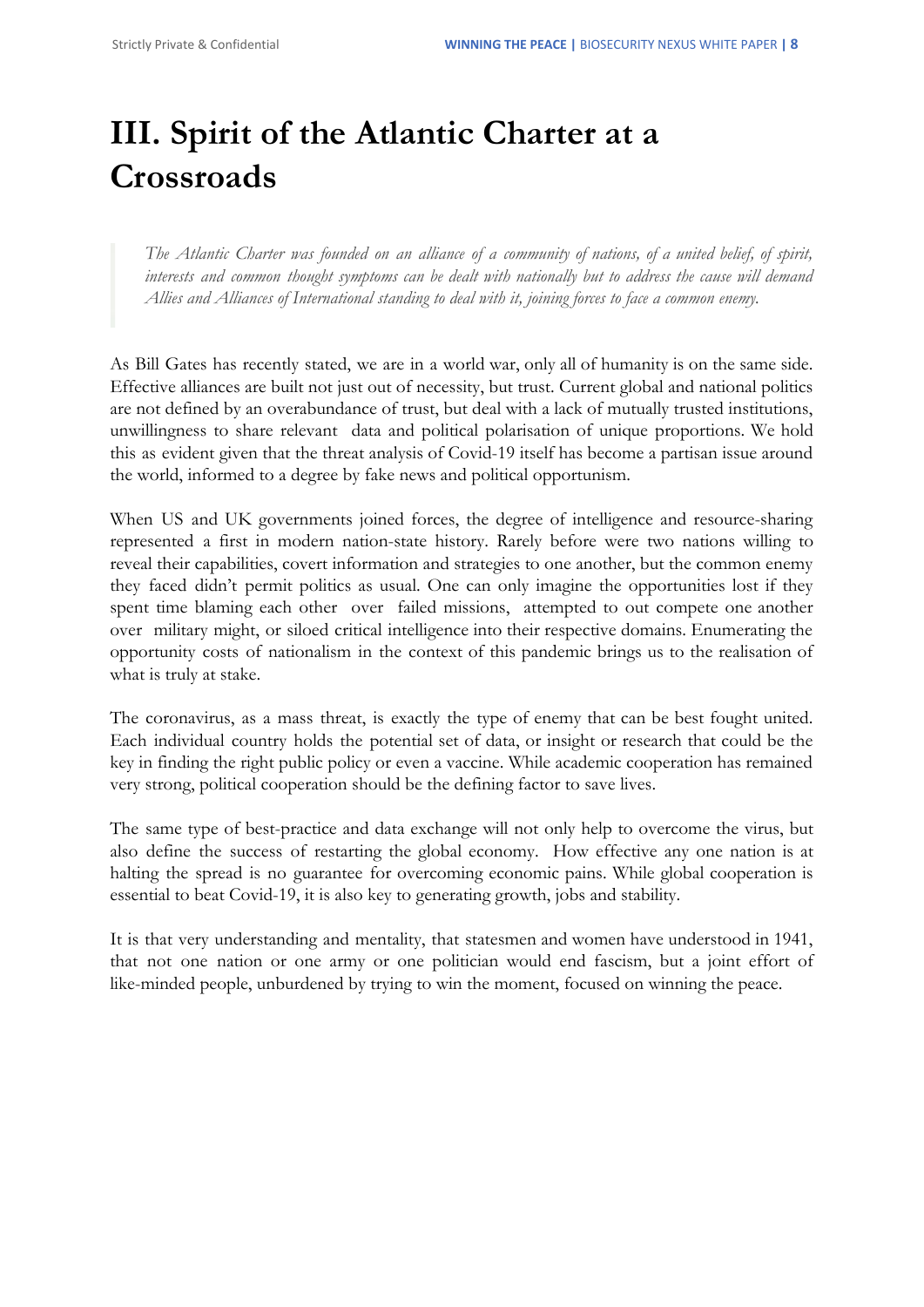## **Appendix 1. Participant Biographies**

| HOST:      | André Pienaar, CEO and Founder, C5 Capital                                                                                                                                                                                                                                                                                                                                                                                                                                                                                                                                                                                                                                                                             |
|------------|------------------------------------------------------------------------------------------------------------------------------------------------------------------------------------------------------------------------------------------------------------------------------------------------------------------------------------------------------------------------------------------------------------------------------------------------------------------------------------------------------------------------------------------------------------------------------------------------------------------------------------------------------------------------------------------------------------------------|
|            | André Pienaar is a Managing Partner and the Founder of C5. André serves on<br>the boards of IronNet Cybersecurity in Maryland, USA, the Haven Group in<br>Luxembourg and ITC Secure in London. He previously served on the Boards<br>of Omada, Balabit and Shape Security which C5 exited successfully.                                                                                                                                                                                                                                                                                                                                                                                                                |
|            | André started his career at Kroll Inc in 1996 where he became the youngest<br>managing director until the successful sale of the company to Marsh &<br>McLennan. In 2004, André went on to found G3, an international consulting<br>firm that advises global companies and international law firms on<br>cybersecurity. In 2011, he sold G3 to Europe's leading technology investment<br>holding company. André advised the 6th Duke of Westminster on the<br>establishment of the new Defence and National Rehabilitation Centre<br>(DNRC) in the United Kingdom as a state of the art centre for the<br>rehabilitation of British military veterans. André is a lawyer and an expert on<br>cyber law and cybercrime. |
| MODERATOR: | Sir Graeme Lamb, Operating Partner, C5 Capital &<br>Former Director, UK Special Forces                                                                                                                                                                                                                                                                                                                                                                                                                                                                                                                                                                                                                                 |
|            | Lt. Gen. Sir Graeme Lamb has had a long and distinguished military career<br>with both the Regular and UK Special Forces, of which he was Director from<br>2001-2003. Sir Graeme has been formally recognised by Her Majesty's<br>Government seven times for his service to the nation.                                                                                                                                                                                                                                                                                                                                                                                                                                |
| PANELISTS: | Hamish de Bretton-Gordon, Leading Biological Security Expert<br>Hamish de Bretton-Gordon is a world leading expert in Chemical and<br>Biological weapons. He is also a director of the NGO 'Doctors Under Fire'<br>and an advisor to the Syrian Medical charity UOSSM. Hamish is a<br>commissioned reserve officer in the Army's Engineer & Logistic Staff Corp<br>as senior advisor & mentor to the MOD on CBRN.                                                                                                                                                                                                                                                                                                      |
|            | Hamish served 23 years in the British Army including service as Commanding<br>Officer of the UK CBRN Regiment and NATO's Rapid Reaction CBRN<br>Battalion. His operational deployments included the 1st Gulf War, Cyprus,<br>Bosnia, Kosovo, Iraq and Afghanistan and has been in Syria & Iraq<br>frequently in the last 8 years. This considerable experience in the field places<br>Hamish as one of the world's leading and most current experts in chemical<br>and biological counter terrorism and warfare, and in 2005 he was appointed<br>an OBE for his exceptional performance.                                                                                                                               |
|            | Hamish on leaving the Army in 2011 founded the biosecurity company<br>SecureBio. This company was acquired by Avon protection in 2014 where<br>Hamish was a senior executive until April 2020. He has worked with the                                                                                                                                                                                                                                                                                                                                                                                                                                                                                                  |